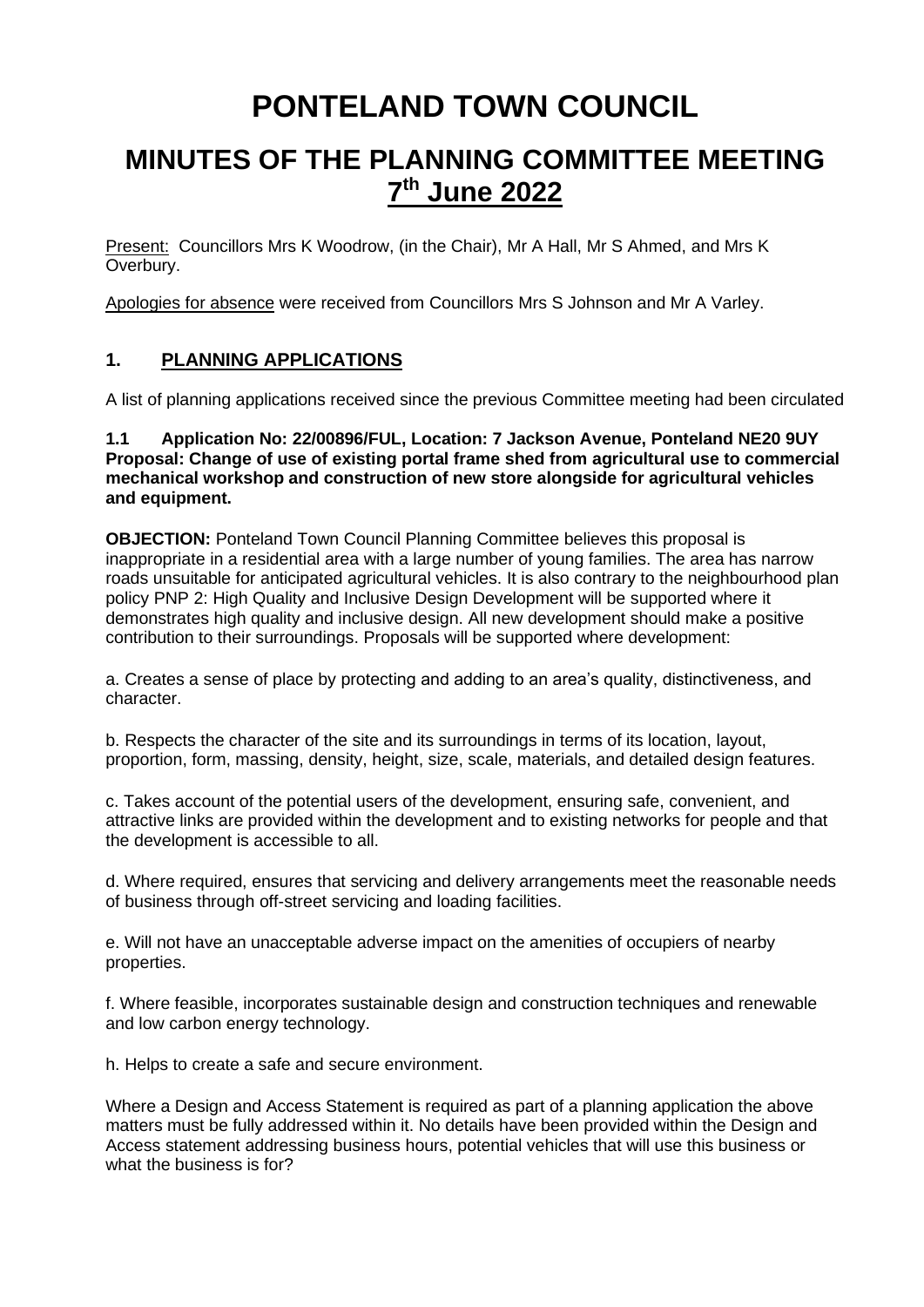Should this application be approved, it would have a significant negative impact on surrounding neighbours. Noise and fuel odours could affect the nearby residents. The Planning Committee feel that this is not the correct place for a business of this sort. Therefore, The Planning Committee would like to see this application refused.

#### **1.2 Application No: 22/01849/FUL, Location: 48 Longmeadows, Darras Hall, Ponteland NE20 9DY. Proposal: Proposed first floor and rear extension to create Dormer bungalow, existing rear conservatory demolished.**

This application has been deferred to the next meeting.

### **The Committee made no comments about the other 4 applications considered.**

## **2. DECISIONS: APPLICATIONS AND APPEALS; WITHDRAWN APPLICATIONS**

#### **2.1 DECISION: 22/00990/FUL, 100 Edge Hill, Darras Hall, Ponteland, NE20 9JQ. Proposed rebuild of new dwelling.**

Permission granted under delegated powers on 24<sup>th</sup> May 2022. The Committee had made no comment about this application.

#### **2.2 DECISION: 22/00654/FUL, Woodside, Ponteland, NE20 0DG. Proposed single storey leisure building.**

Permission granted under delegated powers on 26<sup>th</sup> May 2022. The Committee had made no comment about this application.

#### **2.3 DECISION: 21/04440/FUL, Land North of of 20 Runnymede Road, Ponteland, NE20. Proposed construction of a new dwelling house.**

Permission **granted** under delegated powers on 27<sup>th</sup> May 2022. The Committee had made no comment about this application.

#### **2.4 DECISION: 22/00843/FUL, 1 The Close, Darras Hall, Ponteland, NE20 9PB. Proposed refurbishment and reconfiguration including proposed first floor level with gable end and dormers.**

Permission granted under delegated powers on 27<sup>th</sup> May 2022. The Committee had made no comment about this application.

#### **2.5 DECISION: 21/04759/VARYCO, 28 Montpellier Drive, Woodlands Manor, Medburn, Ponteland, NE20 0EG. Proposed variation of condition 2 (approved plans) on approved application 21/00813/FUL to replace flat roof on proposed extension with low pitch lean-toroof.**

Permission granted under delegated powers on 1<sup>st</sup> June 2022. The Committee had made no comment about this application.

#### **2.6 DECISION: 22/01232/FUL, 26 Fellside, Darras Hall, Ponteland, NE20 9JP. Proposed two storey front extension, dormers to front and rear rendering.**

Permission granted under delegated powers on 1<sup>st</sup> June 2022. The Committee had made no comment about this application.

#### **2.7 DECISION: 21/04744/FUL, 26 Eastern Way, Darras Hall, Ponteland, NE20 9PF. Proposed single storey extension to front porch and single and 2 storey extension to rear of property.**

Permission **granted** under delegated powers on 6th June 2022. The Committee had made no comment about this application.

#### **2.8 DECISION: 22/00578/FUL, 160 Edge Hill, Darras Hall, Ponteland, NE20 9JN. Proposed vehicular and pedestrian access.**